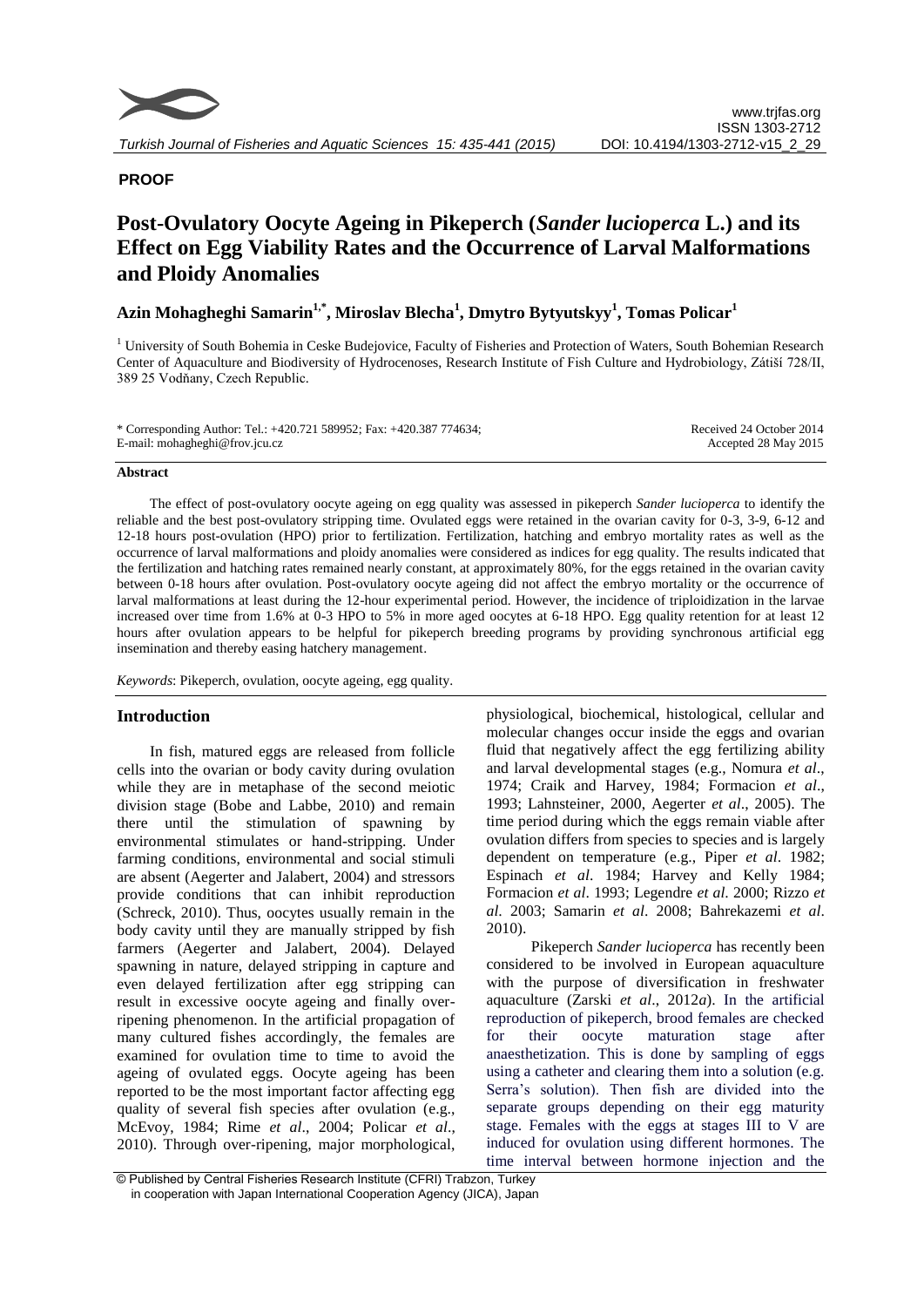occurrence of ovulation varies between a few hours to 4.5 days depending on the egg maturational stage, water temperature, hormone type and its dosage (Kucharczyk *et al*., 2007). One of the most important problems in the artificial breeding of this fish species is that the females may release the eggs after ovulation and therefore the eggs cannot be easily obtained by stripping for artificial insemination. Indeed, egg deposits in the tank are very frequent in artificial spawning (Zarski *et al*., 2012*b*). On the other hand, in most pikeperch hatcheries, it is believed that the eggs will be over-ripened and lose their fertilizing ability soon after ovulation. Thus, in the artificial propagation of this fish species, brood fish are examined for ovulation using short time intervals. This provides stress for the fish and is also a time-, labour- and cost-intensive process. Successful *in vivo* retention of eggs using a suture on the female genital papilla not only provides the synchronous fertilisation of brood fishes but is also worthwhile when a completely mature male brood fish is unavailable for fertilisation. A better understanding and refinement of such egg retention methods is strongly desirable to maximize the efficacy of mass production of this fish species. The present study was performed to identify the reliable and the best post-ovulatory stripping time in pikeperch when females were retained at 15 °C. The effect of delayed spawning caused by suturing female genital papilla on fertilization, hatching and embryo mortality rates as well as the occurrence of larval malformations and ploidy anomalies were assessed for the eggs fertilized between 0-18 hours after ovulation.

## **Materials and Methods**

#### **Fish**

Seven pairs of pikeperch brood fish, females weighing  $1543 \pm 225$  g (mean  $\pm$  SEM) and males weighing  $1392 \pm 184$  g, were selected for the experiment. The fish were captured from the pond near Nove Hrady village and then transferred to the South Bohemian Research Centre of Aquaculture and Biodiversity of Hydrocenoses, Vodnany, Czech Republic, from April-May 2013. Pond-cultured brood fish adapted to the controlled conditions were then transferred to indoor holding tanks (600 L capacity) supplied with water from a recirculating system. The storage temperature was gradually increased to 15 °C, which is the required temperature for pikeperch spawning.

#### **Egg Retention in the Ovarian Cavity and Spawning**

After one week of adaptation, non-ovulated females that were expected to ovulate in a few days (regarding to the soft and swollen belly) as well as males were treated with a single muscular injection of

Human Chorionic Gonadotropin HCG (Chorulon preparation) (500 IU/kg). Subsequently, the genital papilla of females were sutured. Each pair of injected fish was then placed into a separate tank, which was previously covered at the bottom with an artificial grass-made spawning nest and kept at  $15 \pm 0.5$  °C until spawning. Sperm motility was assessed before introducing the males into the spawning tanks. Females were examined for ovulation every 3 hours starting at 24 hours after injection. The state of ripeness was judged by gentle palpation of the abdomen without cutting the suture but only loosening it a little. Fish in which high number of eggs could be easily removed by applying gentle pressure on the abdomen were considered to have already ovulated. The fish were not fed during the entire experiment. For injection and to examine whether ovulation occurred, the fish were anaesthetized with a 0.03 ml/L clove oil water bath to minimize stress and to make them easier to handle (Kristan *et al*., 2012). When ovulation occurred, the eggs were retained inside the fish body for 0-3, 3-9, 6- 12 and 12-18 hours post-ovulation (HPO) prior to fertilization by adjusting the time of suture cutting. Unexpectedly, some of the fishes didn't release the eggs immediately after removing the sutures. However, the exact time during which eggs were retained inside the fish body between ovulation and spawning was calculated for each fish by checking the nests. The occurrence of spawning was determined by observing the nests every 3 hours after ovulation.

#### **Incubation and Examination of Egg Developmental Success**

After the detection of spawning and its confirmation by egg sampling, 3 batches of spawned eggs were collected from each tank by cutting small parts of the substrate and placed into separate small rectangular-shaped incubators (0.25 L capacity) at 15 °C until determining the considered egg quality parameters. The number of eggs which were placed into each incubator was counted while transferring them into the incubators. During this period, the water in the incubators was changed every 6 hours. The ratios of the number of live embryos and hatched larvae to the number of initially fertilized eggs (fertilization and hatching rates, respectively) were used as indices of egg viability. The Fertilization rate was determined the day after spawning because after this time, it was easily possible to distinguish between the live and dead embryos. For this purpose, a stereo microscope was used. The hatching percentage was examined by counting the number of hatched larvae 7 days after fertilization. The embryo mortality rate was also used as an index of egg quality. The latter was measured as the percentage of embryos died between the measurement of fertilization rate and hatching stage in the total number of fertilized eggs. Malformed larvae (spinal cord torsion, yolk sac, eye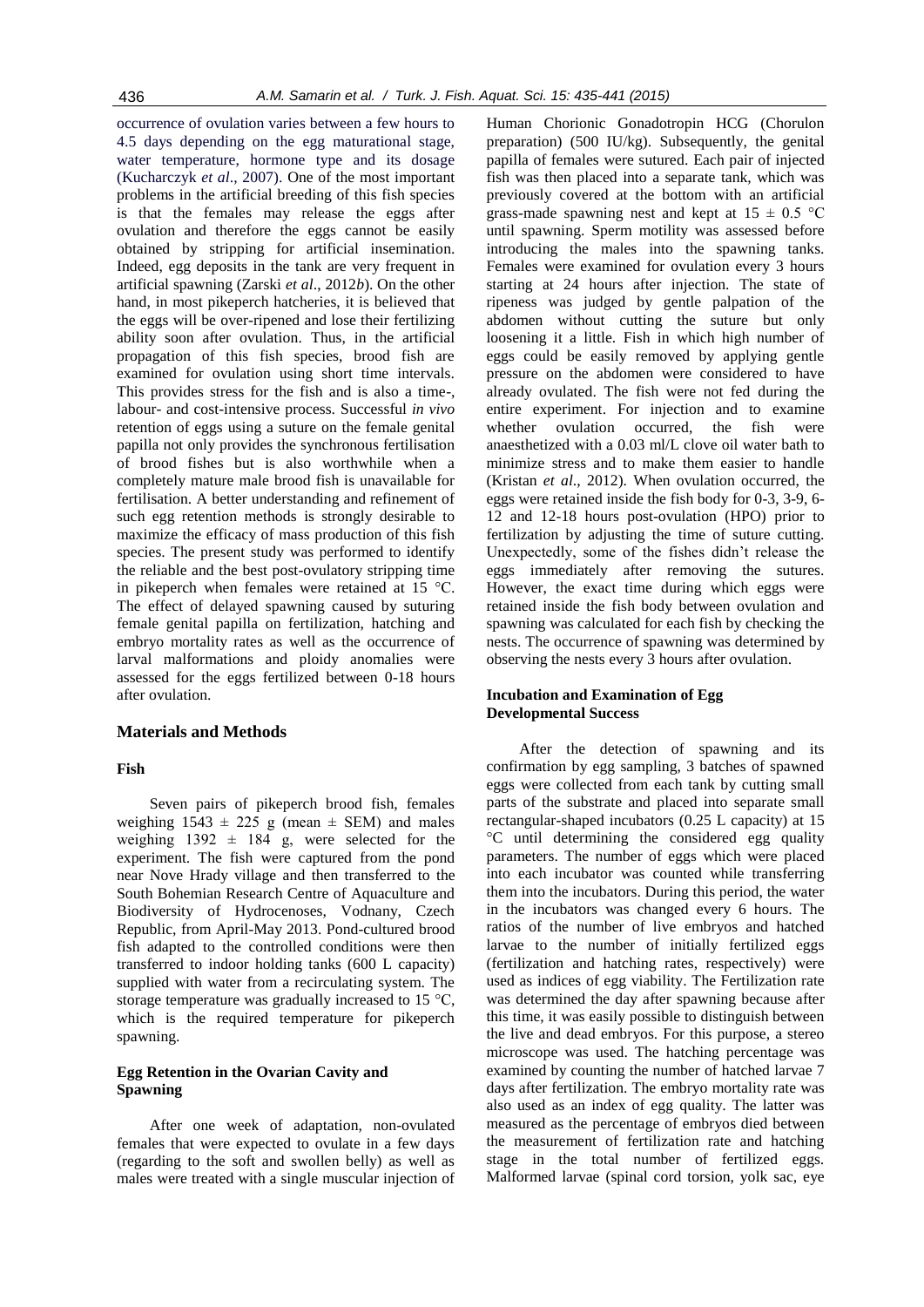deformations, etc.) were quantified using a stereomicroscope to determine the incidence of malformation rates.

#### **Measurement of Ploidy Levels**

The ploidy level of each larvae specimen was verified as the relative DNA content using flow cytometry (Table 1) (Partec CyFlow Cube 8, Partec GmbH, Münster, Germany). The larvae were randomly sampled and processed according to the protocol of Lecommandeur *et al*. (1994) using a CyStain DNA 2-Step Kit (Partec GmbH, Germany) containing 4´,6-diamidino-2-phenylindol (DAPI; excitation/emission maximum 358/461 nm) for nuclear DNA staining (Otto, 1994). Larvae from the control group (i.e., from eggs fertilized at 0-3 HPO) were used as a diploid standard. The samples were analysed individually with a flow rate of  $0.4 \mu$ l.s<sup>-1</sup>.

#### **Statistical Analysis**

The normality of the data was ascertained using SPSS software version 18. Differences between the means of the groups for each measured parameter were evaluated using ANOVA, followed by Duncan's multiple range test.  $P < 0.05$  was considered to be significant.

## **Results**

The fertilization and hatching rates for the eggs spawned and fertilized immediately after ovulation  $(0-3 \text{ HPO})$  were  $85.9 \pm 2.2\%$  and  $79.6 \pm 2.1\%$  (mean ± SEM), respectively. The values remained nearly constant, at approximately 80%, for the eggs retained in the ovarian cavity between 0-18 hours after ovulation (Figure 1).

 Post-ovulatory oocyte ageing did not significantly affect the embryo mortality as well as the occurrence of the larval malformations during the 18-hour experimental period (Figure 2). The lowest embryo mortality  $(1.7 \pm 1\%)$  was observed for the eggs spawned and fertilized at 3-9 hours after ovulation, while no larval malformation and ploidy anomalies were detected in this group. Most of the measured larvae specimens from different HPOs were diploids (channel number or centre of the distribution graph: around 50) (Table 1). However, the incidence of ploidy anomalies with potentially triploidization (channel number: around 75) in the larvae increased over time from 1.6% at 0-3 HPO to 5% in more aged oocytes at 6-18 HPO.

**Table 1.** Hours post-ovulation, number of specimens, their relative DNA contents (the mean channel number) and coefficients of variation, c.v. (%), verified using a flow cytometer

| <b>HPO</b> | No. of fish analysed, Ploidy level | Channel no.                | $C.V.$ $(\%)$    |
|------------|------------------------------------|----------------------------|------------------|
| $0 - 3$    | 59(2n)1(3n)                        | $48.4 \pm 3.4^{\circ}78.5$ | $8.6 \pm 5.63.5$ |
| $3-9$      | 39(2n)0(3n)                        | $47.5 \pm 3.4^{\circ}$     | $8.3 \pm 6.1$    |
| $6-12$     | 19(2n)1(3n)                        | $46.2 \pm 3.3^{b}67.6$     | $6.2 \pm 1.64$   |
| 12-18      | 19(2n)1(3n)                        | $46.7 \pm 1.2^{b}70.5$     | $3.9 \pm 23.9$   |

Approximately 4000 cells were analysed for each measurement. Data with the same alphabetic superscript are not significantly different.



Figure 1. Effects of post-ovulatory oocyte ageing (Hours Post Ovulation-HPO) on the fertilization and hatching rates, which are shown as the mean  $\pm$  SEM. The number of batches for which the data were measured is shown in parentheses. For each measured parameter, the means sharing a common alphabetical symbol do not significantly differ.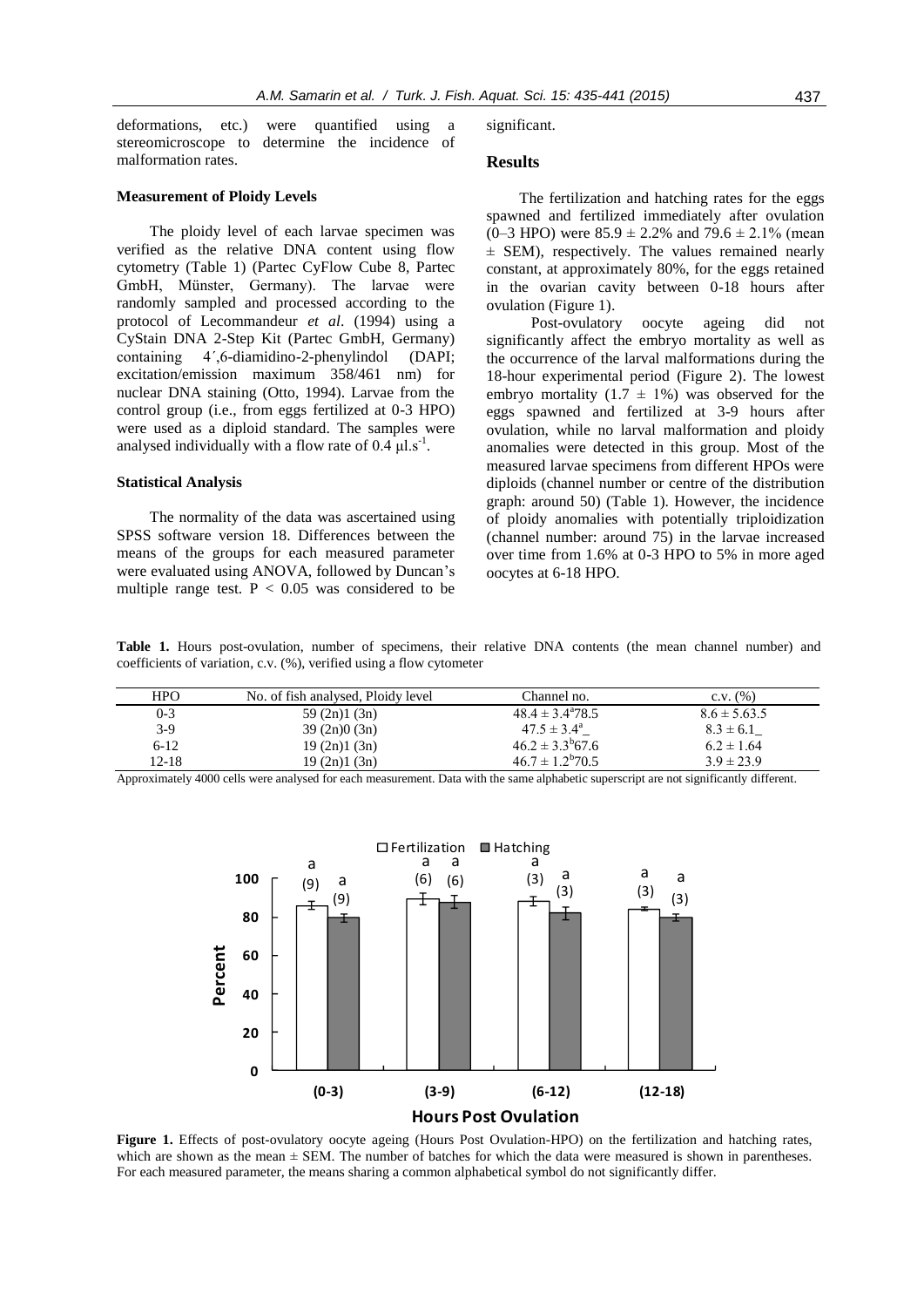## **Discussion**

In this study, the egg viability rates did not show any marked reduction during the experimental period of 0-18 HPO. The time period during which the eggs remain viable inside the fish body after ovulation, which guarantees egg fertility, has been reported for a variety of species (Table 2). The results of the present study indicated that the *in vivo* retention of pikeperch eggs for at least 12 HPO does not have any adverse effect on the egg viability rates. Thus, to identify the time interval between ovulation and loss of egg quality in pikeperch, the egg retention needs to be studied for a longer time period after ovulation.

 Although do not differ significantly the highest egg viability rates and the lowest embryo mortality, larval malformation and ploidy anomalies were observed for the eggs fertilized 3-9 hours after ovulation. Such an initial increase in the egg viability rates after ovulation has been documented in some studies (Sakai *et al*., 1975; Bry, 1981; Springate *et al*., 1984; Mylonas *et al*., 1992; Linhart and Billard, 1995: Aegerter and Jalabert, 2004; Samarin *et al*. 2008; Rasines *et al*., 2012), while it has not been found in other reports (e.g., Espinach *et al*., 1984; Lahnsteiner, 2000; Rizzo *et al*., 2003; Samarin *et al*., 2011). We found the same trend in common carp (*Cyprinus carpio*) and pike (*Esox lucius*) post-ovulatory oocytes



**Figure 2.** Effects of post-ovulatory oocyte ageing (Hours Post Ovulation-HPO) on embryo mortality, larval malformation and triploid percentages, which are shown as the mean  $\pm$  SEM. The number of batches for which the data were measured is shown in parentheses. For each measured parameter, means sharing a common alphabetical symbol do not significantly differ.

| Table 2. Successful egg in vivo storage time in different fish species |  |
|------------------------------------------------------------------------|--|
|------------------------------------------------------------------------|--|

| <b>Species</b>                                            | Successful egg in<br>vivo storage time | Temperature $(^{\circ}C)$ | Reference                    |
|-----------------------------------------------------------|----------------------------------------|---------------------------|------------------------------|
| Striped bass (Morone saxatilis)                           | 30 minutes                             |                           | Piper et al. 1982            |
| Tilapia (Sarotherodon mossambicus)                        | 1.5 hours                              | $18 - 20$                 | Harvey and Kelley 1984       |
| Asian catfish ( <i>Pangasius hypophthalmus</i> )          | 2 hours                                | $28 - 29$                 | Legendre et al. 2000         |
| Curimata ( <i>Prochilodus marggravii</i> )                | 2 hours                                | 18 and 26                 | Rizzo et al. 2003            |
| Senegalese sole (Solea senegalensis)                      | 3 hours                                | 16                        | Rasines et al., 2012         |
| South American catfish (Rhamdia sapo)                     | 9 hours                                | 20                        | Espinach et al. 1984         |
|                                                           | 5 hours                                | 24                        |                              |
|                                                           |                                        |                           | Formacion et al. 1993        |
| Goldfish ( <i>Carassius auratus</i> )                     | 12 hours                               |                           | Samarin et al., 2011a        |
| Kutum (Rutilus frisii kutum)                              | $72-96$ hours                          |                           |                              |
|                                                           | $60-72$ hours                          | 11                        | Sakai et al. 1975; Bry       |
| Rainbow trout ( <i>Oncorhynchus mykiss</i> )              | $5-15$ days                            | 14                        | 1981; Springate et al. 1984; |
|                                                           |                                        |                           | Lahnsteiner 2000; Azuma      |
|                                                           |                                        | $8 - 17$                  | et al. 2003; Bonnet et al.   |
|                                                           |                                        |                           | 2003; Aegerter and Jalabert  |
|                                                           |                                        |                           | 2004; Samarin et al. 200     |
| Caspian<br>(Salmo<br>brown<br>trout<br>trutta<br>caspius) | $30-40$ days                           |                           | Bahrekazemi et al. 2010      |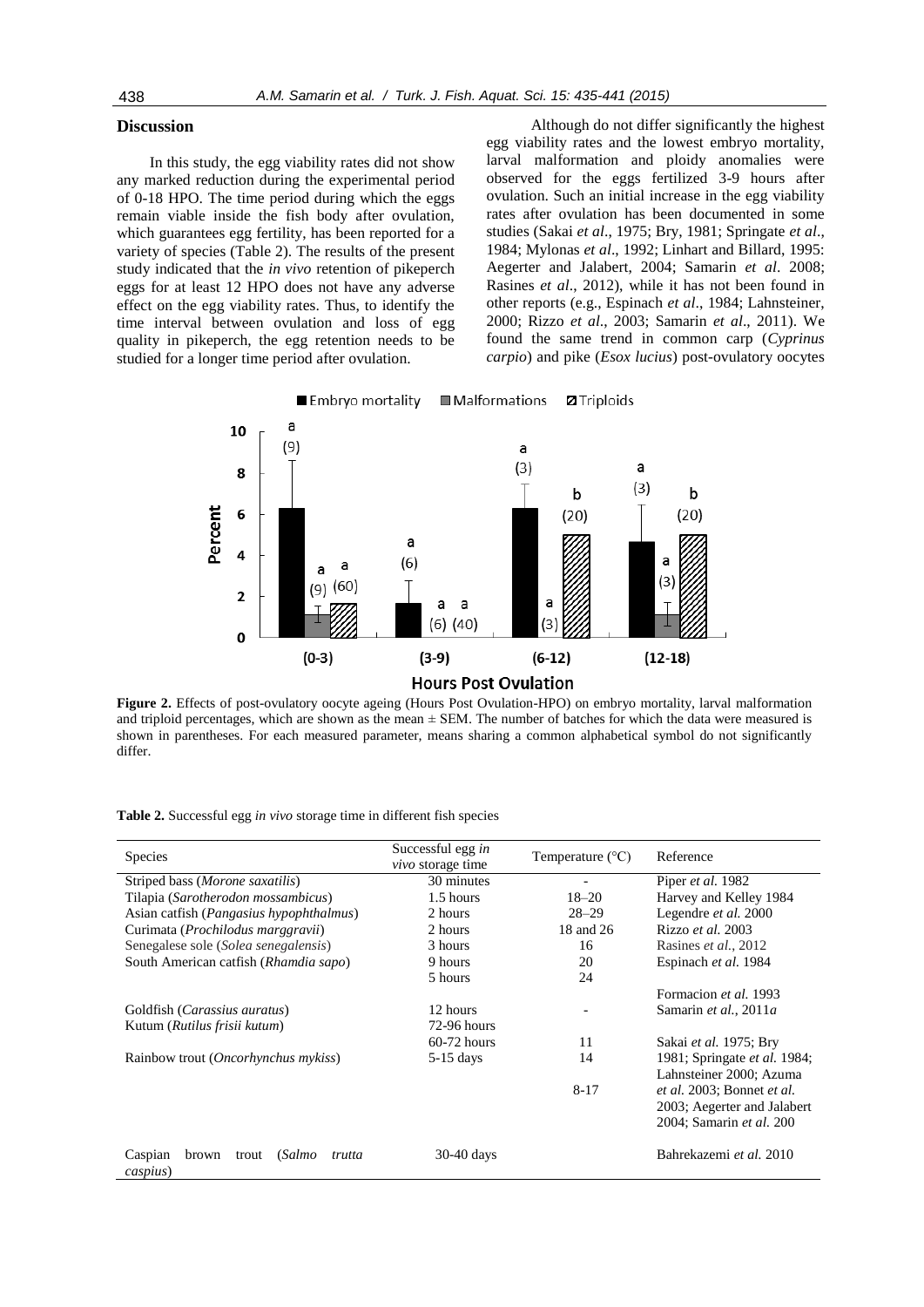as well (unpublished data). The lack of the initial increasing trend in these studies might be attributed to a masking effect due to the relatively longer time intervals between successive strippings used. It is likely that this initial increasing trend can be observed only when the time intervals between successive strippings are sufficiently short regarding to the fish species. A slight asynchrony between the processes of meiotic maturation and ovulation has been reported to be the most likely reason for this trend (Mylonas *et al*., 1992). The reason for observing this increasing trend in egg quality after ovulation is interesting for future studies.

Samarin *et al*. (2011) found an increase in embryo mortality rates with oocyte ageing in kutum, and concluded that the mortality of embryos can be indicative of over-ripening progression caused by the storage period. Oocyte ageing has also been reported to cause several malformations in the larvae of different fish species (Table 3). Increasing eyed-egg mortality and malformation rates can be interpreted as post-ovulatory oocyte ageing is accompanied by biochemical changes inside the eggs (Craik and Harvey, 1984; Lahnsteiner, 2000) as well as by the leakage of a number of oocyte components, such as protein fragments, into the ovarian fluid (Rime *et al*., 2004). These components are most likely required not only for survival to the hatching stage but also for the development of the embryo into normal larvae, as the yolk nutritionally supports the embryo. However, in the present study, we did not find any changes in the embryo mortality rates as well as in larval malformations during 0-18 HPO. This might be attributed to the time duration of the experiment, i.e., longer time intervals between ovulation and spawning might result in increases in these values, as any significant decrease in egg viability rates was also not detected during the experimental period.

The incidence of ploidy anomalies larvae increased with elapsed time after ovulation, from 1.6% at 0-3 HPO to 5% at 6-18 HPO. Reports in European catfish (Varkonyi *et al*., 1998), salmonids (Yamazaki *et al*., 1989; Aegerter and Jalabert, 2004; Aegerter *et al*., 2005) and tench (*Tinca tinca*) (Flajshans *et al*., 2007) also indicated increases in the occurrence of ploidy anomaly larvae in more aged oocytes. In European catfish, 3-20% of the eggs fertilized 6 hours post-ovulation produced larvae with

errors in chromosome distribution during fertilization such as aneuploidy, triploidy and tetraploidy, while no chromosomal abnormality was found in the larvae fertilized immediately after ovulation (Varkonyi *et al*., 1998). The incidence of triploid larvae increased with the post-ovulatory ageing time in rainbow trout with higher frequency and earlier at 17 °C compared to 12 °C (Aegerter and Jalabert, 2004). In tench, the incidence of triploid larvae significantly increased after 5 hours of *in vitro* storage at 24 °C, as well as after 3 hours of *in vitro* storage at 21.9 and 17 °C, while during *in vivo* storage, a significant triploid larval yield appeared after 5 hours of storage at 21.9 °C only (Flajshans *et al*., 2007). Our recent experiments indicated that the rate of larval triploidization increased with oocyte ageing in pike, while all measured larvae from different HPOs were diploids in common carp (unpublished data). Changes in the oocyte cytoskeletal organization during ageing have been reported to be associated with a failure of second polar body extrusion and finally the occurrence of ploidy anomalies in larvae (Aegerter and Jalabert, 2004; Flajshans *et al*., 2007). Complete loss of egg viability rates in this study would be more clearly accompanied by increasing ploidy anomalies. Since the malformed larvae may include a number of ploidy anomalies (Varkonyi *et al*., 1998; Aegerter and Jalabert, 2004), measurement of the larval ploidy levels should be performed during the initial days of hatching while malformed larvae are still alive, as performed in the present study.

#### **Conclusions**

Based on the results obtained in this study, unfertilized eggs of pikeperch could retain their viability up to 80% at least 12 hours after ovulation when they are stored in the parental fish body at 15 °C. Thus, the reliable time interval between successive fish examined for ovulation can be considered for up to 12 hours. The long egg quality retention time appears to be helpful for pikeperch breeding programs by providing synchronous artificial egg insemination using a suture on the female genital papilla and eventually easing hatchery management.

**Table 3.** Larval malformation rates caused by *in vivo* egg storage in different fish species

| <b>Species</b>                                   | Malformation% | Storage time<br>$(in \, vivo)$ | Temperature | Reference                    |
|--------------------------------------------------|---------------|--------------------------------|-------------|------------------------------|
| African catfish ( <i>Heterobranchus longifil</i> | 20            | 2 hours                        | 30          | Legendre and Oteme,<br>1995  |
| European catfish (Silurus glanis)                | 50            | 6 hours                        | $22 - 24$   | Linhart and Billard,<br>1995 |
| Asian catfish ( <i>Pangasius Hypophthalmu</i>    | 100           | 5 hours                        | 28          | Legendre et al. 2000         |
| Curimata (Prochilodus marggravii)                | 60            | 2 hours                        | 26          | Rizzo et al., 2003           |
| Rainbow trout (Oncorhynchus mykiss)              | 50            | 16 days                        | 12          | Bonnet et al., 2007          |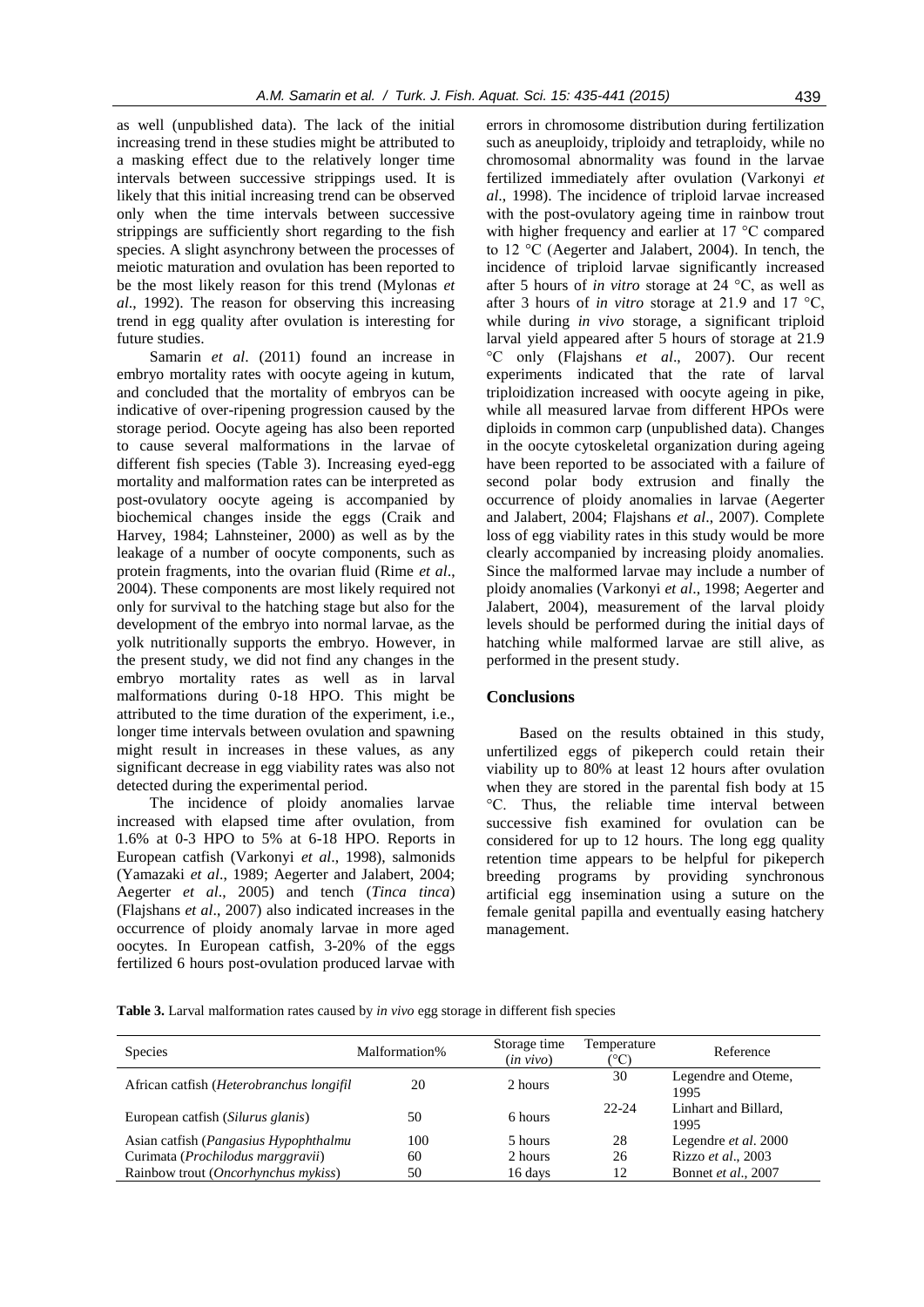## **Acknowledgements**

This study was financially supported by the Ministry of Education, Youth and Sports of the Czech Republic – projects "CENAKVA" (No. CZ.1.05/2.1.00/01.0024) and "CENAKVA II" (No. LO1205 under the NPU I program)", POSTDOC JU (No. CZ.1.07/2.3.00/30.0006), NAZV (QI 101C033), NAZV (QJ 1510117), AQUAEXCEL (TNA 0031/03/09/24a), GAJU (074/2013/Z) and GAJU (084/2015/Z Blecha). We would like to thank the Elsevier Language Editing Service for the English improvement of the text.

#### **References**

- Aegerter, S., Jalabert, B., 2004. Effects of post ovulatory oocyte ageing and temperature on egg quality and on the occurrence of triploid fry in rainbow trout *Oncorhynchus mykiss*. Aquaculture, 231: 59-71. doi:10.1016/j.aquaculture.2003.08.019
- Aegerter, S., Jalabert, B., Bobe, J., 2005. Large scale realtime PCR analysis of mRNA abundance in rainbow trout eggs in relationship with egg quality and postovulatory ageing. Mol. Reprod. Dev, 72: 377– 385. doi: 10.1002/mrd.20361
- Azuma, T., Ohta, H., Oda, S., Muto, K., Yada, T., Unuma, T., 2003. Changes in fertility of rainbow trout eggs retained in coelom. Fish. Sci, 69: 131-136. doi:10.1046/j.1444-2906.2003.00597.x
- Bahrekazemi, M., Soltani, M., Matinfar, A., Abtahi, B., Pusti, I., Mohagheghi Samarin, A., Mojazi Amiri, B., 2010. Biochemical and histological studies of over‐ripened oocyte in the Caspian brown trout (*Salmo trutta caspius*) to determine biomarkers for egg quality. Iran. J. Fish. Sci, 9 (1): 33‐48.
- Bobe, J., Labbe, C., 2010. Egg and sperm quality in fish. Gen. Comp. Endocr, 165: 535-548. doi:10.1016/j.ygcen.2009.02.011
- Bonnet, E., Jalabert, B., Bobe, J., 2003. A 3-day in vitro storage of rainbow trout (*Oncorhynchus mykiss*) unfertilised eggs in coelomic fluid at 12 $\degree$ C does not affect development success. Cybium, 27: 47-51.
- Bonnet, E., Fostier, A., Bobe, J., 2007. Characterization of rainbow trout egg quality: A case study using four different breeding protocols, with emphasis on the incidence of embryonic malformations. Theriogenology, 67: 786–794. doi:10.1016/j.theriogenology.2006.10.008
- Bry, C., 1981. Temporal aspects of macroscopic changes in rainbow trout (Salmo gairdneri) oocytes before ovulation and of ova fertility during the post-ovulation period, effect of treatment with 17α-hydroxy-20βdihydroxyprogesterone. Aquaculture, 24: 153-160. doi: 10.1016/0044-8486(81)90052-1
- Craik, J.C.A., Harvey, S.M., 1984. Biochemical changes associated with overripening of the eggs of rainbow trout, *Salmo gairdneri*. Aquaculture, 37: 347-357. doi:10.1016/0044-8486(84)90299-0
- Espinach Ros, A., Amutio, V.G., Mestre Arceredillo, J.P., Orti, G., Nani, A., 1984. Induced breeding of the South American catfish *Rhamdia sapo* (C. &V.). Aquaculture, 37: 141-146. doi:10.1016/0044- 8486(84)90071-1
- Flajshans, M., Kohlmann, K., Rab, P., 2007. Autotriploid tench *Tinca tinca* (L.) larvae obtained by fertilization of eggs previously subjected to postovulatory ageing *in vitro* and *in vivo*. J. Fish. Biol, 71: 868-876. doi:10.1111/j.1095-8649.2007.01557.x
- Formacion, M.J., Hori, R., Lam, T.J., 1993. Overripening of ovulated eggs in goldfish, I: Morphological changes. Aquaculture, 114: 155-168. doi: 10.1016/0044- 8486(93)90258-Z
- Harvey, B., Kelley, R.N., 1984. Short-term storage of *Sarotherodon mossambicus* ova. Aquaculture, 37: 391-395. doi:10.1016/0044-8486(84)90304-1
- Kristan, J., Stara, A., Turek, J., Policar, T., Velisek, J., 2012. Comparison of the effects of four anaesthetics on haematological and blood biochemical profiles in pikeperch (*Sander lucioperca* L.). Neuroendocrinology Letter 33 (Suppl. 3), 66–71.
- Kucharczyk, D., Kestemont, P., Mamcarz, A., 2007. Artificial reproduction of pikeperch. University of Olsztyn, Olsztyn, pp 24–41.
- Lahnsteiner, F., 2000. Morphological, physiological and biochemical parameters characterizing the overripening of rainbow trout eggs. Fish Physiol. Biochem, 23: 107-118. doi: 10.1023/A:1007839023540
- Lecommandeur, D., Haffray, P., Philippe, L., 1994. Rapid flow cytometry method for ploidy determination in salmonid eggs. Aquacult. Fish. Manage, 25: 345–350. doi: 10.1111/j.1365-2109.1994.tb00698.x
- Legendre, M., Oteme, Z., 1995. Effect of varying latency period on the quantity and quality of ova after hCGinduced ovulation in the African catfish, *Heterobranchus* ZmgifiZis (Teleostei, Clariidae). Aquat. Living Resour, 8: 309-316. doi:10.1051/alr:1995032
- Legendre, M., Slembrouck, J., Subagja, J., Kristanto, A.H., 2000. Ovulation rate, latency period and ova viability after GnRH- or hCG-induced breeding in the Asian catfish *Pangasius Hypophthalmus* (Siluriformes, Pangasiidae). Aquat. Living Resour, 13: 145-151. doi: 10.1016/S0990-7440(00)00148-0
- Linhart, O., Billard, R., 1995. Survival of ovulated oocytes of the European catfish *(Silurus glanis)* after *in vivo*  and *in vitro* storage or exposure to saline solutions and urine. Aquat. Living Resour, 8: 317-322. doi: 10.1051/alr:1995033
- McEvoy, L.A., 1984. Ovulatory rhythms and overripening of eggs in cultivated turbot *Scophthalmus maximus* (L.). J. Fish Biol, 24: 437-448. doi: 10.1111/j.1095- 8649.1984.tb04814.x
- Mylonas, C.C., Hinshaw, J.M., Sullivan, C.V., 1992. GnRH-induced ovulation of brown trout (Salmo trutta) and its effect on egg quality. Aquaculture, 106: 379–392.
- Nomura, M., Sakai, K., Takashima, F., 1974. The overripening phenomenon of rainbow trout. I. Temporal morphological changes of eggs retained in the body cavity after ovulation. Bull. Jap. Soc. Sci. Fish, 40: 977-984.
- Otto, F.J., 1994. High resolution analysis of nuclear DNA employing the fluorochrome DAPI. In: Z. Darzynkiewicz, J.P. Robinson, H.A. Crissman (Eds.), Flow Cytometry,  $2<sup>nd</sup>$ , edition, Part A. Vol.41 of Methods in Cell Biology, Academic Press, London, 211- 217.
- Piper, R.G., McElwain, I.B., Orme, L.E., McCraren, J.P.,